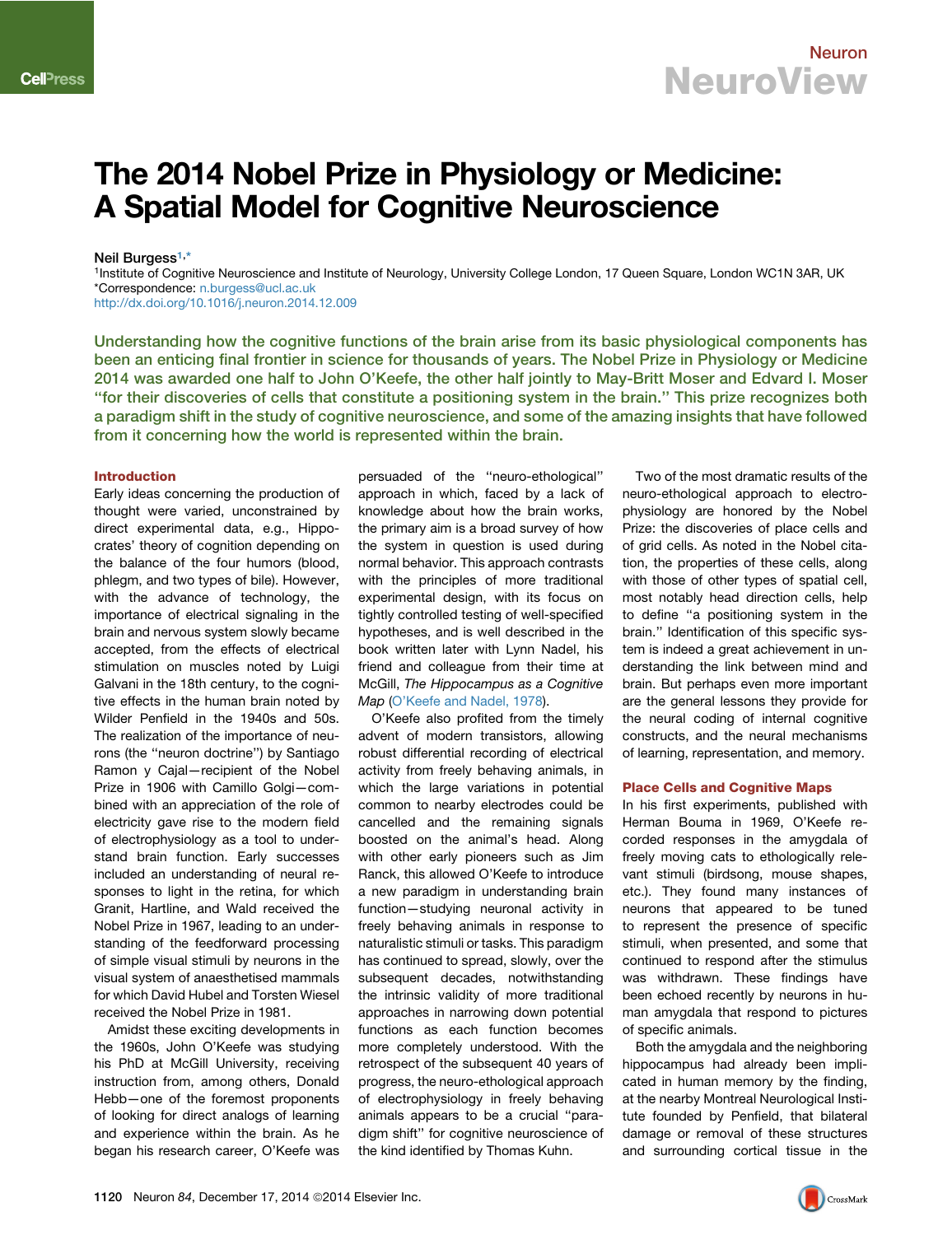## Neuron **NeuroView**

<span id="page-1-0"></span>

#### Figure 1. Examples of the Four Main Types of Spatial Firing Recorded from Neurons in the Hippocampal Formation of Freely Moving Rats

Each example shows firing rate as a function of location or head direction (left; peak firing rate in Hz above) alongside a plot of the rat's path within a square box (black line) and the location of the rat when an action potential was fired (green dots; right). (A) Place cells, found in areas CA3 and CA1 of the hippocampus proper, typically fire in a restricted portion of the environment.

(B) Head-direction cells, found in the presubiculum and deep layers of medial entorhinal cortex, typically fire for a narrow range of allocentric heading directions (left).

(C) Grid cells, found in medial entorhinal cortex and pre- and parasubiculum, typically fire in a regular triangular array of locations. Directional grid cells or ''conjunctive'' cells are also found, whose gridlike spatial firing is alsomodulated by head direction. (D) Boundary cells, found in subiculum and entorhinal cortex, typically fire at a specific distance from an environmental boundary along a specific allocentric direction.

A 62  $\times$  62 cm box was used for (A) and a 1  $\times$  1m box for (B)–(D), with a 50 cm barrier within the box for (D); successively hotter colors show quintiles of firing rate, and unvisited locations are shown in white. Adapted with permission from [Hartley](#page-5-6) [et al. \(2014\).](#page-5-6)

treatment of epilepsy caused profound amnesia ([Scoville and Milner, 1957\)](#page-5-1). This work immediately revised the preceding view of the hippocampus as part of a circuit for emotion, as proposed by James Papez.

At the invitation of Pat Wall, O'Keefe next moved to University College London and into the Department of Anatomy and Developmental Biology, headed by J.Z. Young—another pioneer in relating behavior to neuronal activity (in this case, in the squid). There he began to look at the hippocampus in freely moving rodents as they foraged for scattered food reward. The initial paper, written with John Dostrovsky (an MSc student passing through the lab on the way to becoming a neurologist), describes 8 out of 76 putative neurons responding to the location of the animal, with other neurons responding to arousal, attention, or movement, or responding in inconsistent or uninterpretable ways ([O'Keefe and Dostrov](#page-5-2)[sky, 1971](#page-5-2)). The responses of many of these cells were consistent with similar early findings by Jim Ranck.

Perhaps surprisingly, given the apparently weak initial support, O'Keefe immediately recognized these neurons as relevant to a classic question in cognitive psychology—that of how you represent your own location relative to the environment—and christened them ''place cells.'' In fact, this strong interpretation was aided by the last seven cells recorded all being place cells—indicating to O'Keefe that they were the dominant response, once the electrodes had reached the ''right'' brain location. Subsequent experiments revealed that a majority of the principal cells in regions CA1 and CA3 of the hippocampus that are active in a given environment are place cells, firing action potentials at a high rate whenever the animal enters a small portion of its environment and remaining silent elsewhere (see [Figure 1](#page-1-0)A).

Inspired by the discovery of place cells, O'Keefe and Nadel wrote *The Hippocampus as a Cognitive Map*. This was a spectacular tour de force, specifically concerning the likely functional role of the hippocampus, but also providing a revolutionary manifesto for how to think about brain function, from the deep analysis of the function in question (representation of space) through extensive review of behavioral, lesion, and electrophysiological data to potential neuronal mechanisms and broader implications for

learning and memory in humans. They concluded that there must be something like an innate unitary spatial framework onto which experience of the world can be mapped, as foreshadowed by the philosopher Immanuel Kant, and that its implementation in the brain should provide the animal with a ''cognitive map'' in the sense argued for by Edward Tolman: that is, an abstract and flexible representation of space allowing novel inferences (e.g., directions of travel), beyond simple representations of specific sensory stimuli, bodily responses, or associations between them. Within this framework, the place cells were held to represent the animal's current environmental location.

The initial place cell findings aroused great skepticism, both regarding the basic finding and potential confounds such as uncontrolled local sensory stimuli (e.g., odours), and the bold and highly abstract interpretation (cognitive maps) as opposed to simpler well-studied forms of learning such as conditioned responses. These justifiable queries were duly addressed, in sophisticated form. O'Keefe first showed that the orientation of the firing locations ("fields") could be controlled by the constellation of distal cues [\(O'Keefe and Conway, 1978](#page-5-3)) and then that their firing was also robust to the subsequent removal of the controlling cues ([O'Keefe and Speakman, 1987](#page-5-4)). In the absence of controlling cues, the orientation of the location of a place cell's firing within the environment was unpredictable but remained consistent with those of other place cells and with the behavioral choices of the animal. In addition, O'Keefe laid out his proposal that placecell firing must reflect an internally generated spatial signal based on path integration in combination with environmental sensory inputs [\(O'Keefe, 1976](#page-5-5)), which is considered further in the next section.

The firing pattern of place cells is specific to a given environment; place cells may fire in one environment but not fire, or fire with a different spatial pattern, in another ([O'Keefe and Conway, 1978;](#page-5-3) [Muller and Kubie, 1987\)](#page-5-3)—a phenomenon known as ''remapping.'' The firing rate of place cells can be modulated by other factors, such as the presence or absence of particular sensory stimuli ([O'Keefe, 1976](#page-5-5)) and aspects of behavior such as running speed and direction, but primarily reflects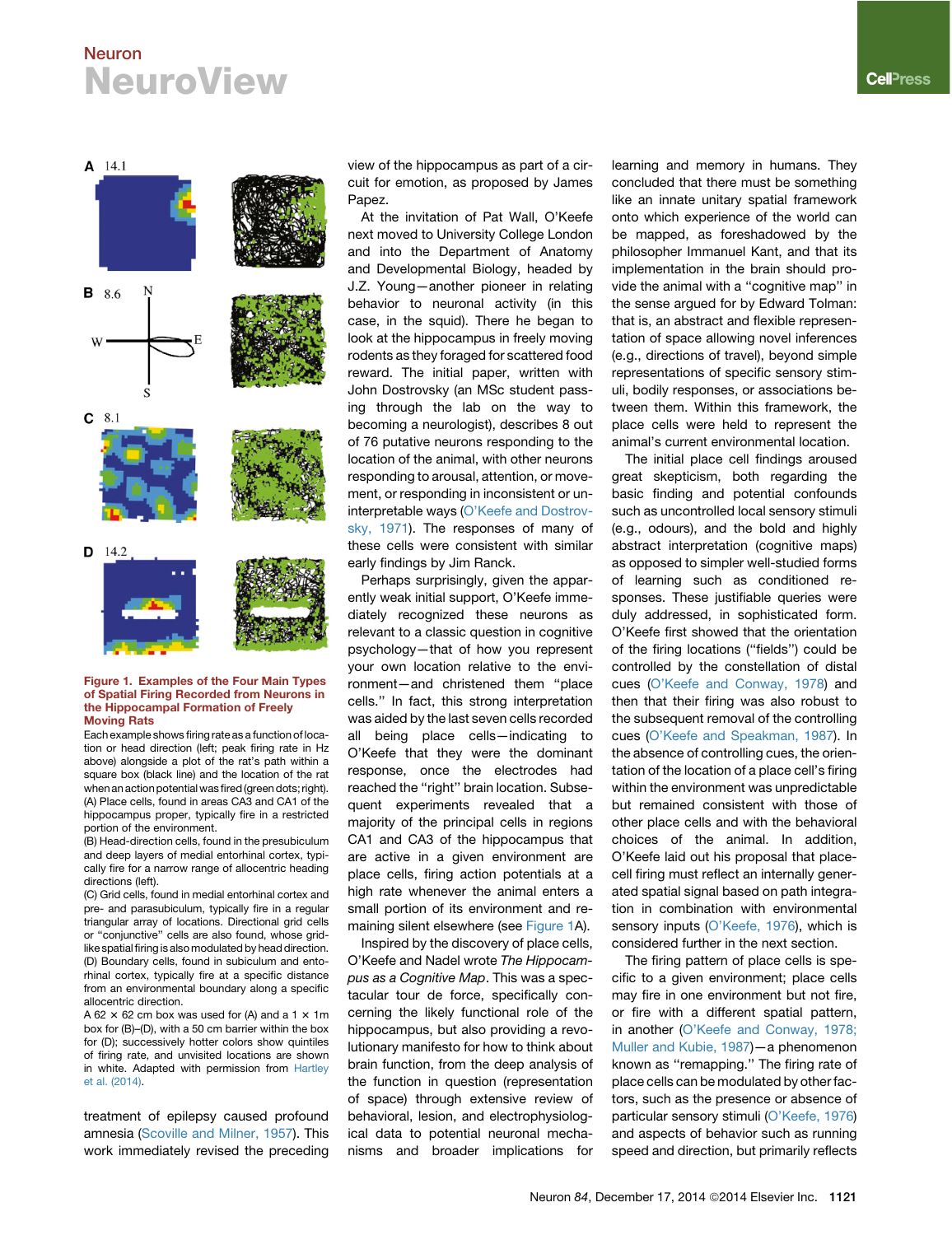the animal's location within an environment. Detailed quantification of the relationship between place-cell firing and the surrounding environment came from the New York group of Bob Muller, John Kubie and Jim Ranck. Other groups followed up the nonspatial modulation of firing, and Neal Cohen and Howard Eichenbaum produced an account of hippocampal function generalizing the flexible spatial learning stressed by O'Keefe and Nadel to all forms of flexible relational learning. Further technological advances in isolating the electrical signals from single neurons came with the development of the stereotrode with Bruce McNaughton and Carol Barnes during their visit to the O'Keefe lab, and the tetrode with Michael Recce. The power of multielectrode recording was demonstrated by Matt Wilson and Bruce McNaughton recording enough place cells simultaneously to be able to accurately reconstruct the location of the rat.

Evidence for a causal relationship between the hippocampus and the specific aspects of spatial memory that might require a cognitive map came from sophisticated tests of the effects of hippocampal lesions. The most prominent of these is the Morris water maze, in which the animal must find a goal location (a platform hidden under the surface of a pool of opaque water) indicated by distal cues rather than any local sensory cues, starting from different locations around the edge of the pool. Performance in this task was shown to be impaired by hippocampal lesions, in a collaboration between O'Keefe and Richard Morris.

## Grid Cells and Other Spatial Cells

The identification of place cell firing as representing location within a cognitive map cried out for the neural support of other elements necessary for a complete navigational system: a representation of direction and a distance metric. O'Keefe and Nadel had predicted that directional signals were available to the hippocampus, and speculated that theta might signal spatial translation. The first of these to be found was the directional system, with the discovery of ''head-direction cells'' by Ranck and the New York lab. These cells, initially identified in the presubiculum but later found throughout Papez' circuit, complemented place cells,

each firing whenever the rat faced in a certain direction, irrespective of its location (see [Figure 1B](#page-1-0)). Different cells have different preferred firing directions that are strongly controlled by distal visual cues, if present. There is a robust intrinsic organization to the population activity, such that all preferred firing directions rotate together coherently with each other. Further work, continued by Jeff Taube, showed that these neurons appear to underlie our sense of direction and also provide the directional reference for other spatial representations in the hippocampal formation [\(Taube, 1998\)](#page-5-7).

Around this time, Edvard and May-Britt Moser were beginning their PhDs in the lab of Per Andersen in Oslo. As well as working on the neural mechanisms of learning, they became interested in the relative contributions of dorsal and ventral hippocampus to spatial memory, in collaboration with Richard Morris. Performing local ''minislab'' lesions at different dorsoventral levels of the hippocampus, with the anatomical precision that would become a hallmark of their work, they showed the increasing reliance of spatial memory on dorsal rather than ventral hippocampus [\(Moser et al.,](#page-5-8) [1995\)](#page-5-8). Expanding their interests to electrophysiology, they first visited John O'Keefe's lab and then that of Bruce McNaughton and Carol Barnes to become proficient in recording from the hippocampus of freely moving rodents.

The Mosers' interest in anatomy and the dorsoventral distinction in the hippocampus led them to aim their tetrodes at the dorsal part of the medial entorhinal cortex (mEC). Here, aided by the anatomical knowledge of Menno Witter, they hoped to find the most strongly spatial inputs to the hippocampus, because the medial (cf. lateral) entorhinal cortex receives projections from the presubiculum, where head-direction cells are found, and the dorsal portion of mEC projects to the most spatial, i.e., dorsal, portion of the hippocampus. There, with Marianne Fyhn and colleagues in their lab in Trondheim, they found neurons with multipeaked spatially modulated firing [\(Fyhn](#page-5-9) [et al., 2004](#page-5-9)), revising earlier findings of simple spatially modulated responses in more ventral portions of mEC. There were signs that the firing peaks might be regularly arranged, but this was not clear

## Neuron **NeuroView**

given the small numbers of peaks present within the standard-sized box used for recordings. The final piece of the puzzle was supplied by Bill Skaggs, working with Bruce McNaughton, who suggested that they try recording in larger boxes. This simple but crucial insight produced immediate dividends. With Torkel Hafting and colleagues in their lab, they found that grid cells in dorsomedial EC fired with fantastically regular precision at the vertices of an equilateral triangular grid arranged across the environment, despite the highly irregular foraging movements of the rats [\(Hafting et al., 2005\)](#page-5-10) (see [Figure 1](#page-1-0)C).

The firing patterns of nearby grid cells have similar orientation and scale but vary from each other in terms of their spatial offset. The orientation of the grid pattern reflects external environmental cues, similarly to place cells, and is also probably determined by head-direction cells. The grid firing patterns recorded in dorsal locations have the smallest spatial scale, with increasingly larger grids recorded more ventrally ([Hafting](#page-5-10) [et al., 2005](#page-5-10)). Interestingly, the grid scale appears to be quantized ([Barry](#page-5-11) [et al., 2007\)](#page-5-11), increasing dorsoventrally in discrete jumps [\(Stensola et al., 2012](#page-5-12)). The orientations of the grid firing patterns of different scale, while less tightly related than those of the same scale, also tend to cluster around similar values ([Barry et al.,](#page-5-11) [2007; Stensola et al., 2012](#page-5-11)). Unlike place cells, whose firing patterns can remap completely between different environments, grid cell firing patterns are basically maintained across all environments visited by the animal, with only their spatial offset to the environment varying ([Fyhn et al., 2007](#page-5-13)).

Grid cells, head-direction cells, and place cells are part of a wider spatial system. Grid cells were initially described in layer II of mEC, where they are most densely represented, but were also found in the deeper cell layers of mEC and in the neighboring pre- and parasubiculum, by Francesca Sargolini and Charlotte Boccara in the Moser lab. In these other locations, directionally modulated grid cells, or ''conjunctive'' cells, were also found. The firing of these cells shows the grid-like spatial modulation characteristic of grid cells but is also modulated by the head direction of the animal (like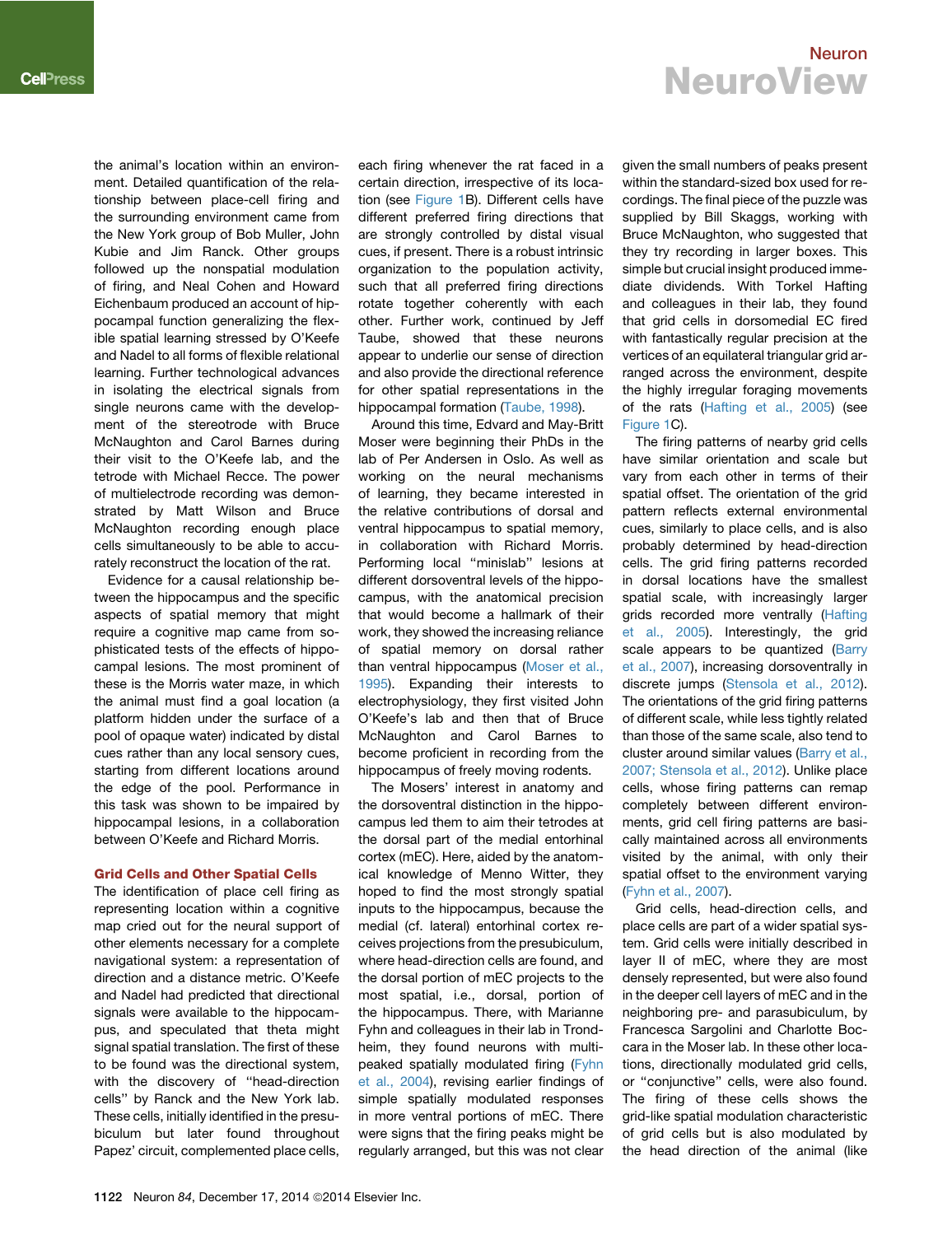## Neuron **NeuroView**

head-direction cells, but typically with broader directional tuning).

To summarize, grid cells show precisely regularly distributed spatial firing patterns which are broadly invariant to environmental change and are organized (across cells) into an almost crystalline structure of quantized scales and orientations. Thus, like place cells, grid cells seem to represent an abstract sense of location rather than specific local sensory cues. However, grid cells go far beyond place cells in representing an abstract spatial framework, providing the most striking embodiment of internal cognitive structure being applied to the external world.

Environmental information must play a part in creating firing patterns that are spatially stable in the external word, and the way in which this information is represented has begun to be understood in recent decades. As noted above, place cells ''remap'' (i.e., fire in unrelated fashion) in distinct environments, but more subtle parametric changes to an environment's shape and size can produce corresponding parametric changes in place-cell firing patterns [\(O'Keefe and](#page-5-14) [Burgess, 1996](#page-5-14)), indicating the presence of inputs tuned to the distance and allocentric direction of environmental boundaries. The proposed input neurons (''boundary vector cells'' or ''border cells'') were subsequently found in the subiculum and entorhinal cortex, reviewed in [Hartley et al. \(2014\)](#page-5-6) (see [Figure 1D](#page-1-0)).

In search of the mechanism by which place-cell firing can vary in rate, the field turned to investigate lateral EC, led by the Mosers and also the lab of Jim Knierim. Significant environmental change causes place-cell remapping, and this is accompanied by shifts in the grid patterns in medial EC relative to the environment [\(Fyhn et al., 2007\)](#page-5-13). However, less significant environmental changes can produce changes in place-cell firing rate only ("rate remapping"), which are not accompanied by shifts in the grid patterns ([Fyhn et al., 2007](#page-5-13)). With Li Lu, the Mosers showed that this rate remapping depends on input from the lateral EC. Changes in place-cell firing rates can also reflect the presence or absence of local sensory cues [\(O'Keefe, 1976](#page-5-5)), and the Moser and Knierim labs have since discovered lateral EC neurons that respond to local sensory cues, the presence of objects, and even the absence of recently present objects.

The stage is set: the work of John O'Keefe, Edvard and May-Britt Moser, and their colleagues and collaborators over the years has identified the neural representations comprising a spatial navigation system in the mammalian brain. From this foundation of plentiful knowledge we can begin to ask how these representations work together to underlie behavior, learning, and memory—an exciting challenge for systems neuroscience in the years to come.

## Far-Reaching Implications of the Study of Hippocampal Spatial Coding

The work of the Nobel laureates has outlined the neural mechanisms supporting navigation, an immense achievement in itself. But the importance of their findings can been seen even more clearly when considering the profound implications they have had for our understanding of the neuronal mechanisms for representation, learning, and memory more generally. The hippocampus and spatial navigation has proved an ideal model system for understanding the relationship between brain and behavior and the principals of neural coding.

### Implications for Intrinsically Structured Neural Representations

Grid cell firing provides a spectacular example of internally generated structure, both individually and in the almost crystalline organization of the firing patterns of different grid cells. A similarly strong organization is seen in the relative tuning of head-direction cells. This strong internal structure is reminiscent of Kantian ideas regarding the necessity of an innate spatial structure with which to understand the spatial organization of the world. To investigate the experience dependence of the spatial firing patterns, both O'Keefe and Moser groups recorded from hippocampus and medial EC in preweanling rat pups as they first began to explore outside the nest. Intriguingly, head-direction firing was present at adult levels from the first recordings, and place-cell firing was also present, but improved with further experience, while grid cell firing was not present until after several days of experience ([Wills et al., 2010; Langston](#page-5-15)

[et al., 2010\)](#page-5-15). Thus head-direction cell firing may represent a fundamental representation on which other spatial representations can be built, while place-cell firing appears not to require grid cell firing. It is possible that both environmental inputs (such as boundary vector cells) and inputs from grid cells (which may predominantly reflect path integration, see below) provide parallel routes to driving place-cell firing, so that either is sufficient and both can be combined when present.

The strong internal consistency of head-direction cell firing suggests that the dynamics of their population activity is best described as a line attractor. That is, symmetrical recurrent connectivity constrains population activity to coherent patterns representing a single head direction and allows smooth transitions between them ([Zhang, 1996](#page-5-16)). The addition of asymmetric interactions dependent on the animal's angular velocity could enable active representation of head direction. Two-dimensional attractor models were then applied to place-cell firing by Bruce McNaughton and others, with asymmetric connectivity between velocity-modulated place representations resulting in accurate path integration. These models were even more appropriate for grid cell firing. whose repeating firing patterns could reflect recurrent interactions or ''Turing patterns'' (reviewed by [McNaughton](#page-5-17) [et al., 2006](#page-5-17)). In this case, asymmetric connectivity between velocity modulated grid representations enables accurate path integration—that is, updating of an internal position estimate on the basis of selfmotion cues. As with head-direction cells, the strong relative coherence of grid cell firing offers support for the symmetrical interactions posited by these models. Taken together, these findings provide strong support for the general coding principal of continuous attractor dynamics in populations of locally tuned neurons.

Perhaps the most intriguing aspect of the structure manifested by grid cell firing is its obvious potential power as a coding scheme—almost as if it were designed by a mathematician or engineer. The grid cells are organized into modules with different spatial scales [\(Barry et al.,](#page-5-11) [2007; Stensola et al., 2012](#page-5-11)), so that each module provides a modulo code for location with modulus equal to the grid scale.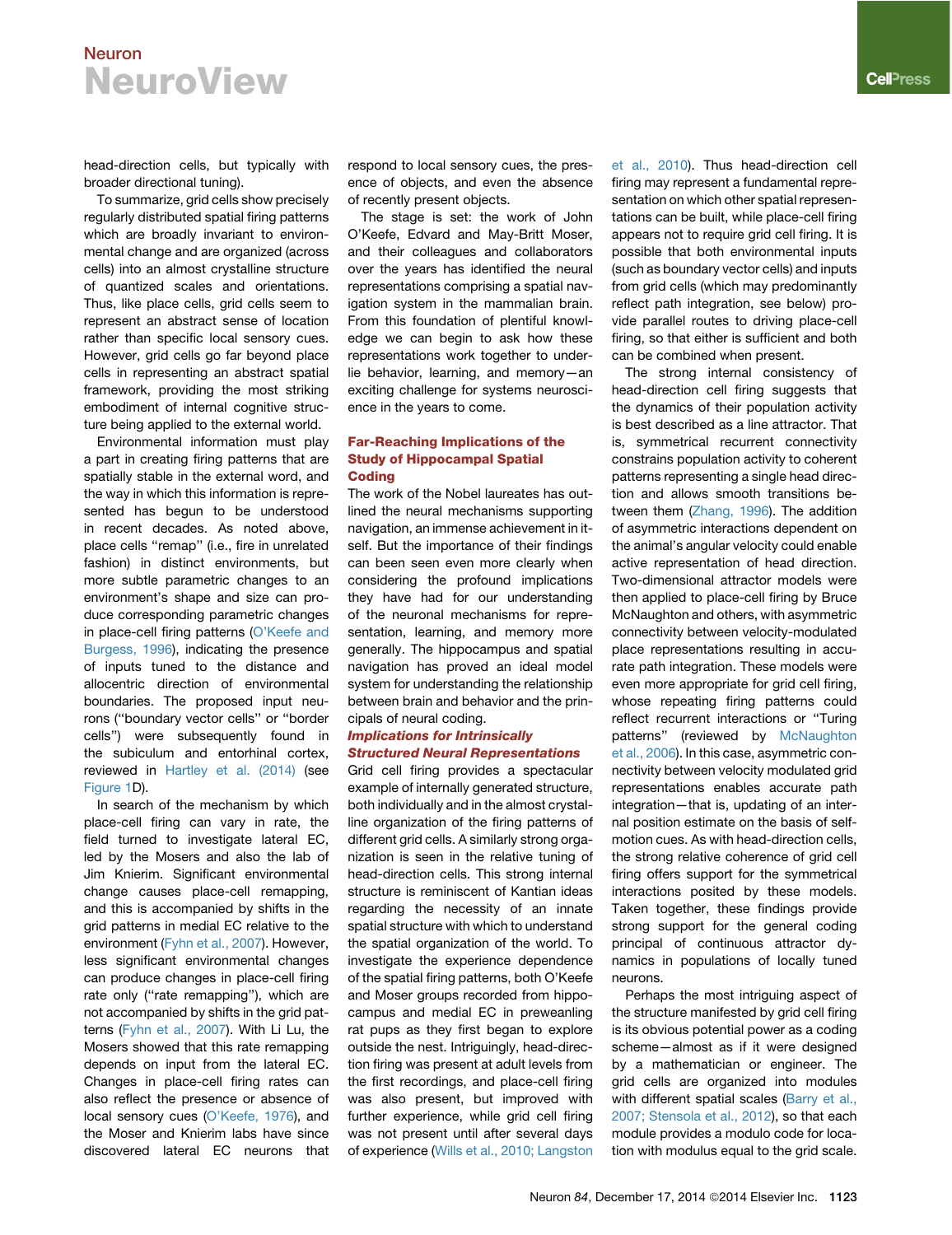Together a relatively small number of modules have a potentially exponential coding capacity representing a neural code of unprecedented power and efficiency (e.g., [Sreenivasan and Fiete,](#page-5-18) [2011](#page-5-18)). How this code is actually used in the brain remains a question of intense interest and may depend critically on whether grid cells can provide a regular grid-like representation over large-scale space, given that grid regularity and scale can be strongly affected by the structure of the environment ([Derdikman et al.,](#page-5-19) [2009; Barry et al., 2007\)](#page-5-19).

## Implications for Oscillatory Processing and Temporal Coding

Following earlier work by Case Vanderwolf on the 4–10 Hz theta rhythm of the local field potential (LFP), and the observation of theta-modulated neuronal firing in the hippocampus by Steve Fox and Ranck, O'Keefe and Nadel assumed that it reflected a key role of the hippocampus in linking perception to action (specifically translational motion). Careful consideration of the timing with which place cells fire bursts of spikes as the animal runs through the firing field led O'Keefe and Michael Recce to realize that the phase of firing relative to the LFP theta rhythm encoded distance traveled through the firing field [\(O'Keefe and Recce, 1993\)](#page-5-20), with the place cell firing at successively earlier phases of theta as the animal moves through the firing field. This finding represents one of the most robust examples of internally generated temporal or phase coding of a behavioral variable in neuroscience. The consequence of ''phase precession'' in individual place cells is that within each theta cycle the location represented by the population of active cells sweeps forward, potentially contributing to route planning at decision points, as noted by David Redish.

[O'Keefe and Recce \(1993\)](#page-5-20) suggested that phase precession results from the interference of two oscillators—one reflected in the LFP and another with a slightly higher frequency that should increase with running speed. Theta phase precession is also observed in grid cells ([Hafting et al., 2008\)](#page-5-21), whose periodic spatial firing is more naturally described as an interference pattern. The idea that speed could be coded as a frequency difference, such that phase differences represent distance traveled, provides a

parsimonious mechanism for path integration whose output could be the grid cell firing patterns. Such a mechanism is broadly supported by relationships between running speed, grid scale and the frequencies of subthreshold membrane potential oscillations, LFP theta and burst firing by grid cells, and by ''theta cells,'' and by the elimination of grid patterns by disruption of the theta rhythm (reviewed in [Burgess and O'Keefe 2011\)](#page-5-22), and would complement the stability provided by attractor dynamics. However, the interpretation of the role of theta rhythmicity remains hotly contested, given only mixed support from analyses of grid scale and firing rhythmicity in the Moser lab, the strong relationship between grid cell firing and tonic depolarization, and the existence of grid cell in bats in the absence of theta.

The interaction between theta and gamma oscillations opens a window into studying interregional communication and mode-switching within the hippocampal formation. Gamma is a broad higher-frequency band (25–140 Hz) associated with local inhibitory mechanisms that is prevalent in neocortical areas but also visible within the hippocampal formation. Following work from Gyuri Buzsaki's lab linking the generation of low-frequency (25–50 Hz) gamma oscillations to the CA3 region of the hippocampus and higher-frequency gamma oscillations to the entorhinal cortex, the Mosers and Laura Colgin began to investigate whether gamma might shed light on interregional communication with region CA1. They found that periods of high- or lowfrequency gamma in the CA1 local field potential were indicative of periods of place cell firing being driven by EC or CA3, respectively, with each gamma band associated with different phases of theta. Thus, different gamma frequencies might allow flexible routing of information from distinct inputs to CA1, extending the idea of interregional communication via gamma band coherence suggested by Wolf Singer and Pascal Fries, and consistent with Mike Hasselmo's suggestion of encoding (entorhinal-driven) versus retrieval (CA3-driven) scheduling by theta phase.

### Implications for Memory

[Scoville and Milner's \(1957\)](#page-5-1) identification of the hippocampus as a critical structure

## Neuron **NeuroView**

for supporting memory and the observation of dense recurrent connectivity in region CA3 inspired David Marr [\(Marr, 1971\)](#page-5-23) to produce the canonical model of hippocampal memory. Recordings from the hippocampus of freely moving rats provided a test bed, verifying many of the main predictions, including the presence of attractor dynamics and pattern completion in place-cell firing.

One intriguing aspect of the Marr model is that the rapidly stored information in the hippocampus is transferred to long-term storage in the neocortex. Both Gyuri Buzsaki and Bruce McNaughton explored the implications of this suggestion. With Matt Wilson, McNaughton searched for the recapitulation of place-cell firing patterns from a day's experience during subsequent sleep. Encouragingly, they found ''replay'' of firing sequences from active exploration during subsequent slowwave sleep ([Wilson and McNaughton,](#page-5-24) [1994](#page-5-24)). Buzsaki focused on "ripples" as the most likely means of communication from hippocampus to neocortex. These short bursts of high-frequency activity in the hippocampal LFP, first identified by [O'Keefe and Nadel \(1978\),](#page-5-0) co-occur with ''replay'' events during slow-wave sleep and during wakefulness. Interestingly, the disruption of ripples immediately after learning disrupts subsequent spatial memory performance, consistent with a role in the consolidation of hippocampal information to neocortex.

*The Hippocampus as a Cognitive Map* by [O'Keefe and Nadel \(1978\)](#page-5-0) also prompted a new perspective on hippocampal function in human memory—specifically relating hippocampal amnesia ([Scoville](#page-5-1) [and Milner, 1957\)](#page-5-1) to the idea of contextdependent or ''episodic'' memory introduced by Endel Tulving. The place cells could provide a substrate for spatial context, to which O'Keefe and Nadel argued that temporal context would be added in humans, with the role of context in learning being further developed by Nadel. One specific suggestion, arising from work with O'Keefe, is that the various spatial firing properties of neurons within Papez' circuit provide the spatial structure within which the contents of memory can be imaged ([Burgess et al., 2001\)](#page-5-25). This idea received recent support in the observation that the spatial coherence of imagery as impaired in hippocampal